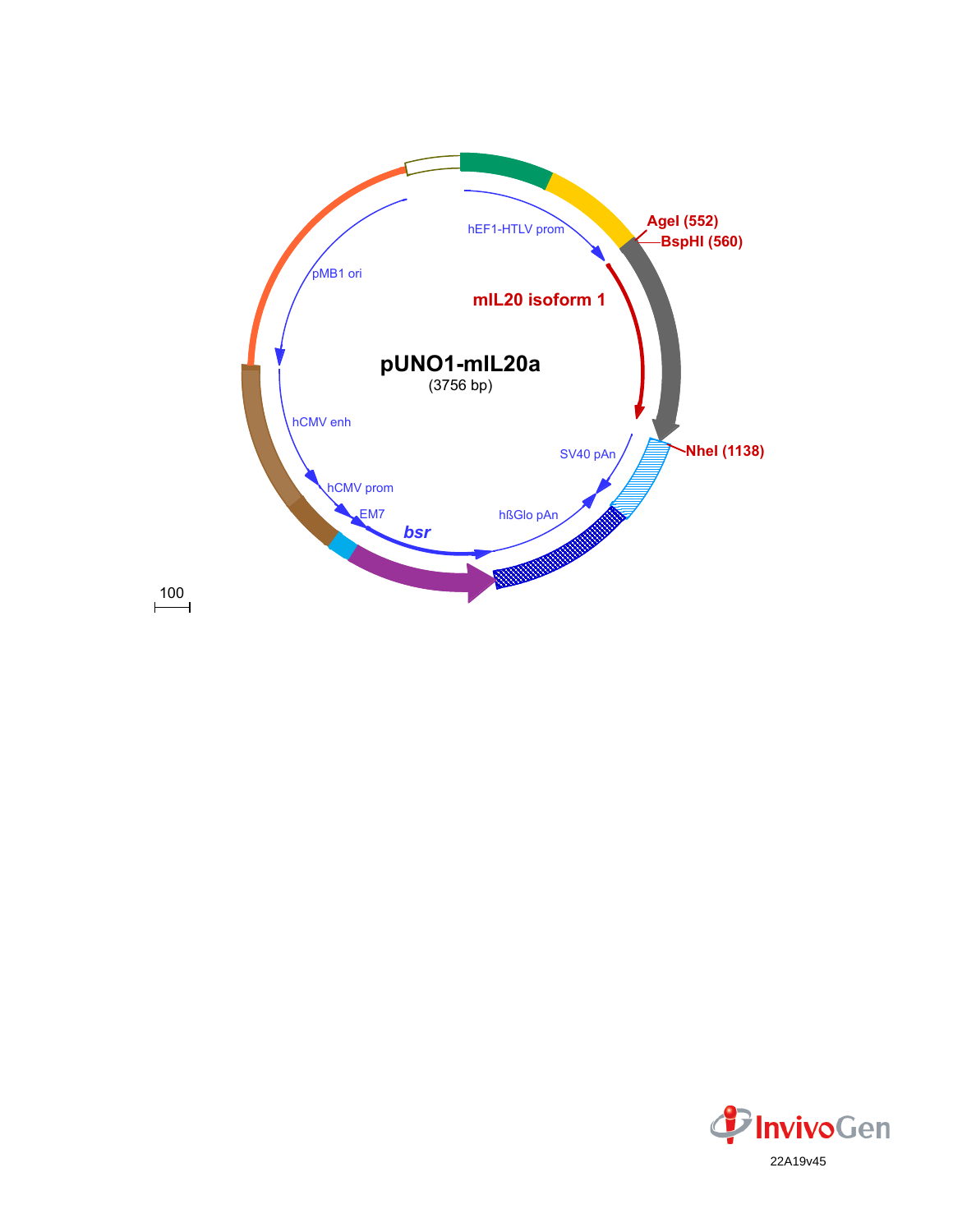- GGATCTGCGATCGCTCCGGTGCCCGTCAGTGGGCAGAGCGCACATCGCCCACAGTCCCCGAGAAGTTGGGGGGAGGGGTCGGCAATTGAACGGGTGCCTA 1
- GAGAAGGTGGCGCGGGGTAAACTGGGAAAGTGATGTCGTGTACTGGCTCCGCCTTTTTCCCGAGGGTGGGGGAGAACCGTATATAAGTGCAGTAGTCGCC 101
- GTGAACGTTCTTTTTCGCAACGGGTTTGCCGCCAGAACACAGCTGAAGCTTCGAGGGGCTCGCATCTCTCCTTCACGCGCCCGCCGCCCTACCTGAGGCC 201
- GCCATCCACGCCGGTTGAGTCGCGTTCTGCCGCCTCCCGCCTGTGGTGCCTCCTGAACTGCGTCCGCCGTCTAGGTAAGTTTAAAGCTCAGGTCGAGACC 301
- GGGCCTTTGTCCGGCGCTCCCTTGGAGCCTACCTAGACTCAGCCGGCTCTCCACGCTTTGCCTGACCCTGCTTGCTCAACTCTACGTCTTTGTTTCGTTT 401

## **BspHI (560)**

**AgeI (552)** TCTGTTCTGCGCCGTTACAGATCCAAGCTGTGACCGGCGCCTACCTGAGATCACCGGTCATCATGAAAGGCTTTGGTCTTGCCTTTGGACTGTTCTCCGC 501 M K G F G L A F G L F S A 1 TGTGGGTTTTCTTCTCTGGACTCCTTTAACTGGGCTCAAGACCCTCCATTTGGGAAGCTGTGTGATTACTGCAAACCTACAGGCAATACAAAAGGAATTT 601 V G F L L W T P L T G L K T L H L G S C V I T A N L O A I O K E  $13<sup>b</sup>$ TCTGAGATTCGGGATAGTGTGCAAGCTGAAGATACAAATATTGACATCAGAATTTTAAGGACGACTGAGTCTTTGAAAGACATAAAGTCTTTGGATAGGT 701 S E I R D S V Q A E D T N I D I R I L R T T E S L K D I K S L D R 47 GCTGCTTCCTTCGTCATCTAGTGAGATTCTATCTGGACAGGGTATTCAAAGTCTACCAGACCCCTGACCACCATACCCTGAGAAAGATCAGCAGCCTCGC 801 C C F L R H L V R F Y L D R V F K V Y Q T P D H H T L R K I S S L A 80 CAACTCCTTTCTTATCATCAAGAAGGACCTCTCAGTCTGTCATTCTCACATGGCATGTCATTGTGGGGAAGAAGCAATGGAGAAATACAACCAAATTCTG 901 N S F L I I K K D L S V C H S H M A C H C G E E A M E K Y N Q  $113$ AGTCACTTCATAGAGTTGGAACTTCAGGCAGCGGTGGTAAAGGCTTTGGGAGAACTAGGCATTCTTCTGAGATGGATGGAGGAGATGCTATAGATGAAAG 1001 S H F I E L E L Q A A V V K A L G E L G I L L R W M E E M L • 147**NheI (1138)** TGGAGAGGCTGCTGAGAACACTCCTGTCCAAGAATCTCGCTAGCTGGCCAGACATGATAAGATACATTGATGAGTTTGGACAAACCACAACTAGAATGCA 1101 GTGAAAAAAATGCTTTATTTGTGAAATTTGTGATGCTATTGCTTTATTTGTAACCATTATAAGCTGCAATAAACAAGTTAACAACAACAATTGCATTCAT 1201 1301 TTTATGTTTCAGGTTCAGGGGGAGGTGTGGGAGGTTTTTTAAAGCAAGTAAAACCTCTACAAATGTGGTATGGAATTCTAAAATACAGCATAGCAAAACT TTAACCTCCAAATCAAGCCTCTACTTGAATCCTTTTCTGAGGGATGAATAAGGCATAGGCATCAGGGGCTGTTGCCAATGTGCATTAGCTGTTTGCAGCC 1401 1501 TCACCTTCTTTCATGGAGTTTAAGATATAGTGTATTTTCCCAAGGTTTGAACTAGCTCTTCATTTCTTTATGTTTTAAATGCACTGACCTCCCACATTCC CTTTTTAGTAAAATATTCAGAAATAATTTAAATACATCATTGCAATGAAAATAAATGTTTTTTATTAGGCAGAATCCAGATGCTCAAGGCCCTTCATAAT 1601 1701 ATCCCCCAGTTTAGTAGTTGGACTTAGGGAACAAAGGAACCTTTAATAGAAATTGGACAGCAAGAAAGCGAGCTTCTAGCTTTAGTTCCTGGTGTACTTG <del>14</del>14 • N R T Y K 1801 AGGGGGATGAGTTCCTCAATGGTGGTTTTGACCAGCTTGCCATTCATCTCAATGAGCACAAAGCAGTCAGGAGCATAGTCAGAGATGAGCTCTCTGCACA 134 ALP I LE E I T T K V L K G N M E I L V F C D P A Y D S I L E R C M TGCCACAGGGGCTGACCACCCTGATGGATCTGTCCACCTCATCAGAGTAGGGGTGCCTGACAGCCACAATGGTGTCAAAGTCCTTCTGCCCGTTGCTCAC 1901 G C P S V V R I S R D V E D S Y P H R V A V I T D F D K Q G N S V 101 2001 AGCAGACCCAATGGCAATGGCTTCAGCACAGACAGTGACCCTGCCAATGTAGGCCTCAATGTGGACAGCAGAGATGATCTCCCCAGTCTTGGTCCTGATG A S G I A I A E A C V T V R G I Y A E I H V A S I I E G T K T R I 68 2101 GCCGCCCCGACATGGTGCTTGTTGTCCTCATAGAGCATGGTGATCTTCTCAGTGGCGACCTCCACCAGCTCCAGATCCTGCTGAGAGATGTTGAAGGTCT 344A A G V H H K N D E Y L M T I K E T A V E V L E L D Q Q S I N F T K 2201 TCATG<u>G</u>TGGCCCTCCTATAGTGAGTCGTATTATACTATGCCGATATACTATGCCGATGATTAATTGTCAA**AA**CAGCGTGGATGGCGTCTCCAG<u>CTT</u>ATCT z. M 1 GACGGTTCACTAAACGAGCTCTGCTTATATAGACCTCCCACCGTACACGCCTACCGCCCATTTGCGTCAATGGGGCGGAGTTGTTACGACATTTTGGAAA 2301 2401 GTCCCGTTGATTT<u>ACTAGT</u>CAAAACAAACTCCCATTGACGTCAATGGGGTGGAGACTTGGAAATCCCCGTGAGTCAAACCGCTATCCACGCCCATTGATG 2501 TACTGCCAAAACCGCATCATCATGGTAATAGCGATGACTAATACGTAGATGTACTGCCAAGTAGGAAAGTCCCATAAGGTCATGTACTGGGCATAATGCC 2601 AGGCGGGCCATTTACCGTCATTGACGTCAATAGGGGGCGTACTTGGCATATGATACACTTGATGTACTGCCAAGTGGGCAGTTTACCGTAAATACTCCAC CCATTGACGTCAATGGAAAGTCCCTATTGGCGTTACTATGGGAACATACGTCATTATTGACGTCAATGGGCGGGGGTCGTTGGGCGGTCAGCCAGGCGGG 2701 CCATTTACCGTAAGTTATGTAACGCCTGCAGGTTAATTAAGAACATGTGAGCAAAAGGCCAGCAAAAGGCCAGGAACCGTAAAAAGGCCGCGTTGCTGGC 2801 GTTTTTCCATAGGCTCCGCCCCCCTGACGAGCATCACAAAAATCGACGCTCAAGTCAGAGGTGGCGAAACCCGACAGGACTATAAAGATACCAGGCGTTT 2901 3001 CCCCCTGGAAGCTCCCTCGTGCGCTCTCCTGTTCCGACCCTGCCGCTTACCGGATACCTGTCCGCCTTTCTCCCTTCGGGAAGCGTGGCGCTTTCTCATA 3101 GCTCACGCTGTAGGTATCTCAGTTCGGTGTAGGTCGTTCGCTCCAAGCTGGGCTGTGTGCACGAACCCCCCGTTCAGCCCGACCGCTGCGCCTTATCCGG